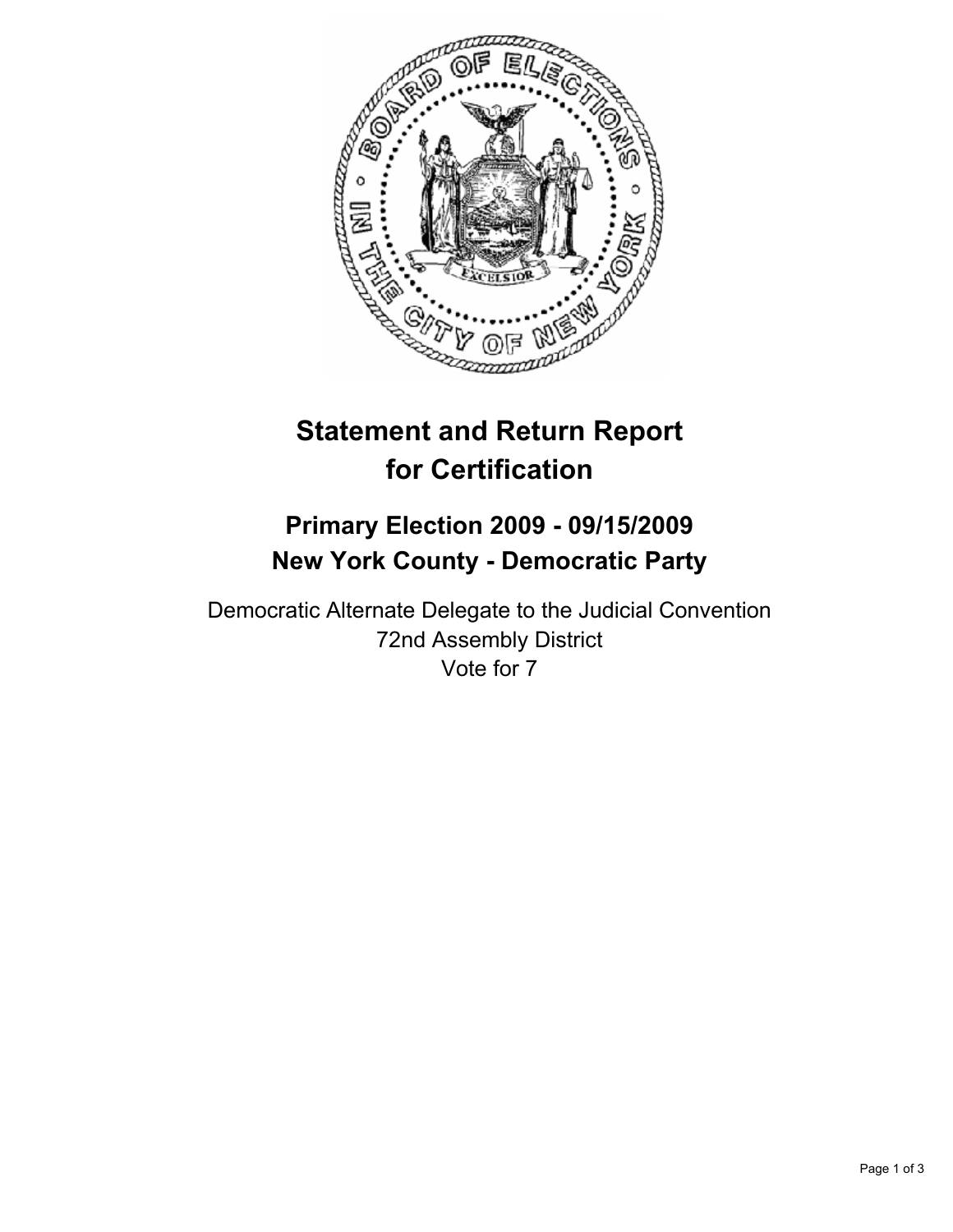

## **Assembly District 72**

| <b>EMERGENCY</b>        | 15     |
|-------------------------|--------|
| ABSENTEE/MILITARY       | 65     |
| AFFIDAVIT               | 108    |
| ELIZABETH BETISTA       | 1,590  |
| LESLY ALMANZAR          | 1,005  |
| <b>BLAS SANTANA</b>     | 773    |
| <b>NOVELETTA WILSON</b> | 854    |
| <b>MARTIN PENA</b>      | 830    |
| THERESA STEVENS         | 1,206  |
| <b>MARTHA PEPIN</b>     | 1,009  |
| FERNANDO BATISTA        | 1,005  |
| <b>DIOGENES PERDOMO</b> | 760    |
| LAURA ACOSTA            | 933    |
| RAFAEL ESCANO           | 1,030  |
| <b>Total Votes</b>      | 10,995 |